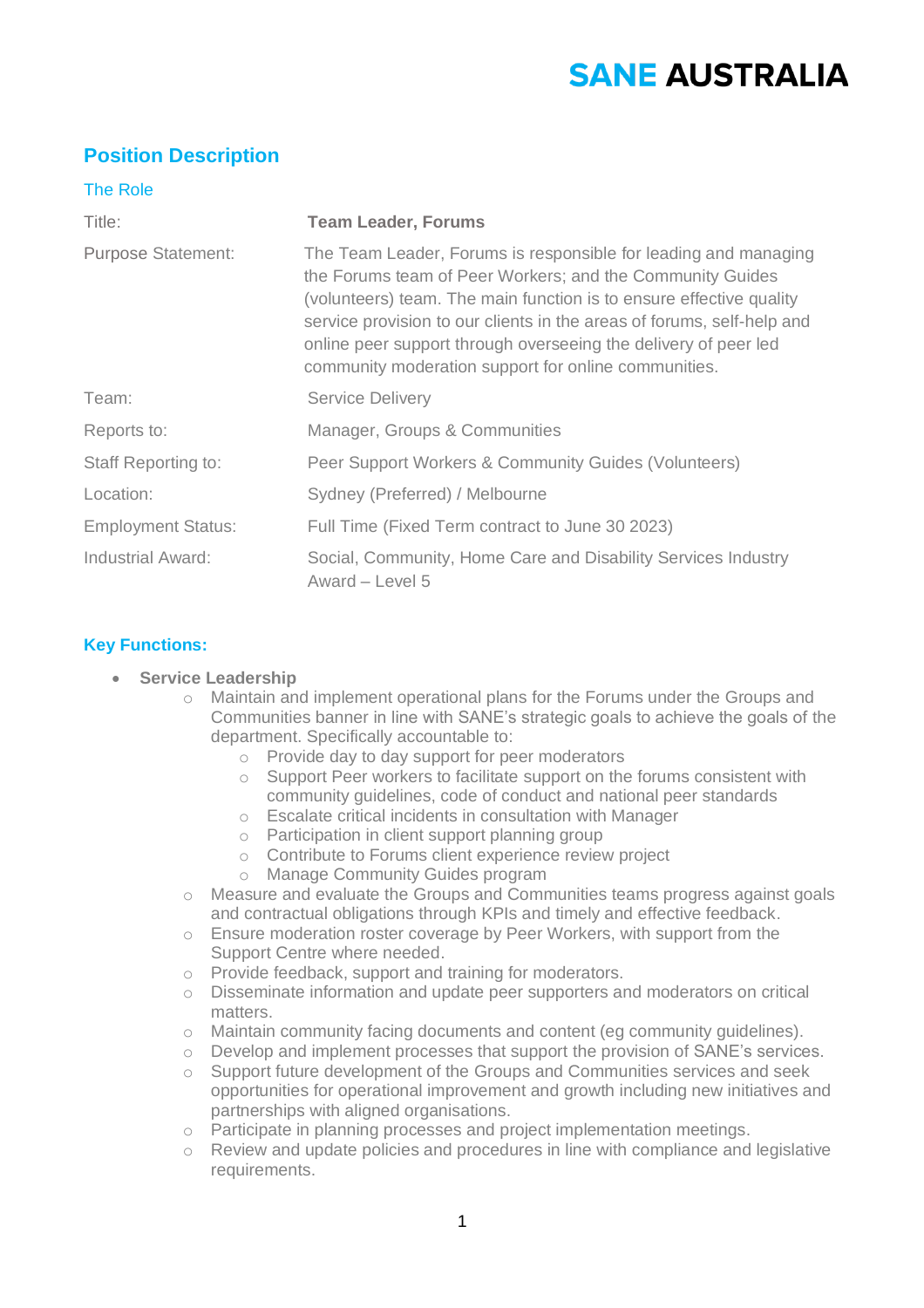- o Ensure effective delivery of services within the budgetary constraints.
- o Identify efficient service provision strategies that ensure expenditure is justifiable and relevant.
- o Prepare timely and accurate reports on the Groups and Communities service provision and operations as required (for the Executive, the Board, Funders etc).

#### • **Quality and Safety**

- o Work with the Manager, Groups & Communities and the Head, Service Delivery to implement continuous improvement activities to enhance service provision and workflows.
- o Identify key policy and advocacy issues relevant to those who access support and provide guidance to the Leadership Team on these issues.
- o Monitor emerging themes from feedback and complaints and ensure they're responded to through continuous improvement.
- o Keep up to date on best practice, evidence-based support within the Groups and Communities setting and develop an evaluation framework for continuous service development and improvement.
- o Oversee safety management plans for high-risk clients.
- o Ensure services are delivered in accordance with SANE's processes and in line with our mission, vision and values.

#### • **Leadership, People and Culture**

- o Provide day-to-day leadership, mentoring and coaching to the Peer Workers in the Groups and Communities team.
- o Develop and empower employees to deliver high quality, client-centred and efficient services.
- o Provide role clarity for all team members, set and document clear standards and ensure accountability for performance and results.
- o Work with the Manager, Groups and Communities to ensure recruitment, onboarding and training is a high standard across the team.
- o Manage ongoing performance and development of peer workers within the Groups and Communities team.
- $\circ$  Facilitate regular group supervision and professional development activities for Groups and Communities team members.
- $\circ$  Optimise skill development and develop a training schedule to meet individual needs, ensuring there are appropriate development opportunities.
- o Provide internal training, advice, and practical assistance to build competence and expertise.
- o Participate in the people leaders group and related activities.
- $\circ$  Drive a high-performance culture to achieve team and organisational goals.
- o Embrace the SANE Australia values in everything you do
- o Maintain respectful relationships and communications with all SANE Australia team members, partners and supporters.

#### **Key Relationships:**

o External Professional Supervisors

#### **Essential Requirements – Key Selection Criteria:**

- **Skills & Expertise** 
	- o Personal lived experience of mental health concerns, service use and recovery, and a willingness to share your story purposefully to support the mental health of others
	- o High level knowledge and understanding in providing peer support for those affected by complex mental health issues (including families, friends and colleagues).